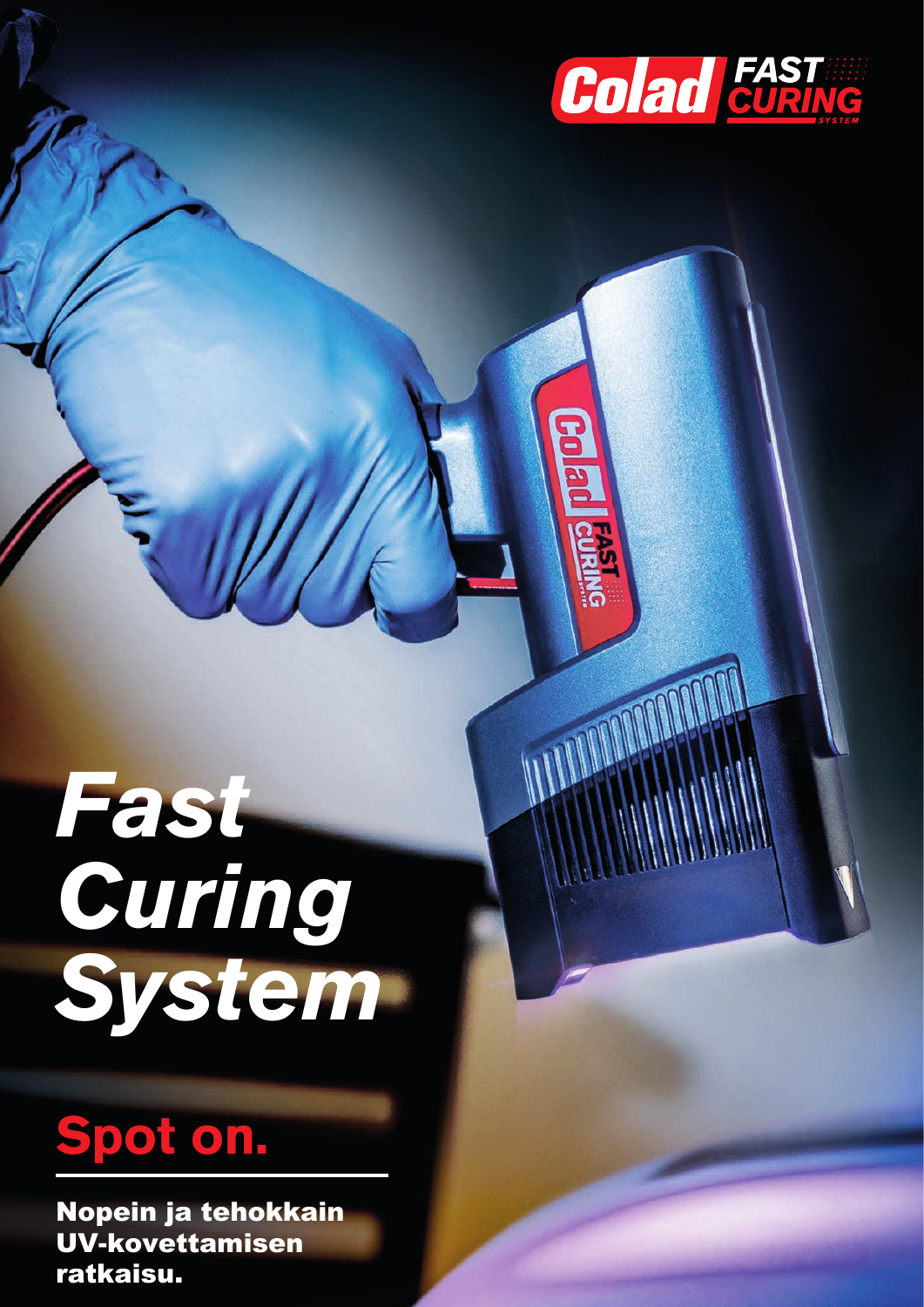

**Easy dosing from the tube**

**Designed to fill microholes, cracks, dents and stone chips**

> **Ready to use, no need to add a hardener**

**18 High intensity** 

1909

**UV LEDs**

**Constant UV intensity Smart cooling**

WWW.colad.co

**Lightweight design and easy to operate**

**Cord wired, so always at your service** 

190 g tube For filling small cracks, dents and stone chips



#### **UV Putty Coarse**

Art.no. 915020

Per piece in a protective case



#### **UV Curing Light**

Art.no. 9000

220 g tube For filling even the slightest micro-holes

**UV Putty Fine**

Art.no. 915011

**Request your DEMO via www.fastcuring.com**

**Possible to apply multiple thin layers right after each other Styrene free**

**UV-kovettumisprosessi (ultraviolettikovetus) on fotokemiallinen prosessi, jonka aikana käyttäjä käyttää ultraviolettivaloa, joka on erityisesti suunniteltu työkalu UV-kovettuvien tuotteiden (kuten pinnoitteiden, pohjamaalien ja liimojen) välittömään kuivaamiseen. Colad Fast Curing -järjestelmän avulla voit työskennellä nopeammin ja** 

**tehokkaammin samalla, kun lyhennät merkittävästi kovetusaikaa prosessivaiheiden välillä. UV-tuotteet voidaan kuivata nopeasti ja helposti Colad Fast Curing System UV Curing Light -valolla. Kovettumisajat riippuvat kerroksen paksuudesta ja valotusetäisyydestä. UV-valo pystyy kovettamaan kerroksia, joiden paksuus on enintään 1 mm.** 

# 3 key *products for Smart and Spot Repairs*



### **Extremely fast drying UV Putty**





# The *Colad Fast Curing System*

**The most powerful UV Curing Lamp**